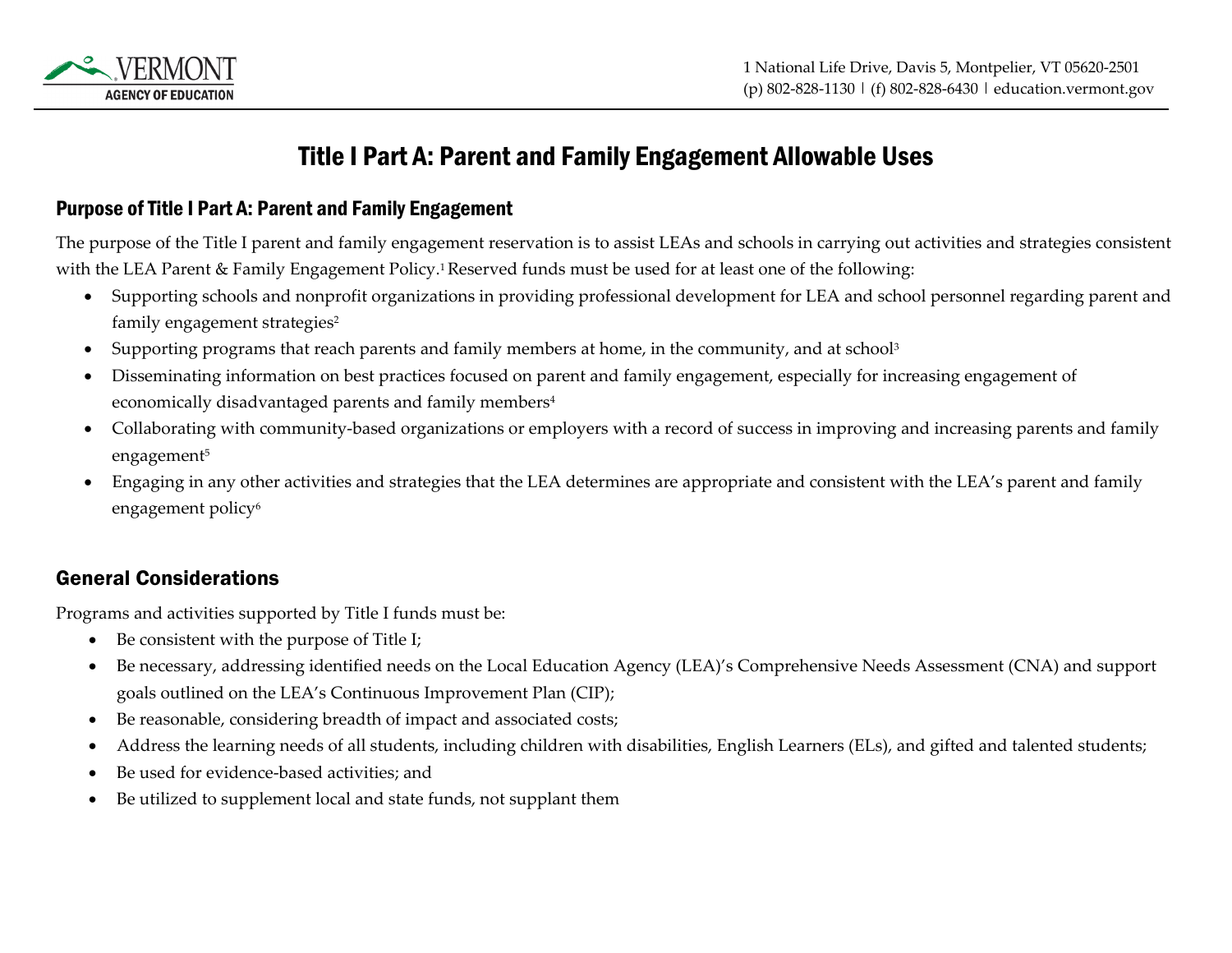## Allowable and Unallowable Uses

| <b>Strategy</b>                 | <b>Allowable Expenditures</b>                                                                                                                                                                                                                                                                                                                                                                                                                                                                                                                                                   | <b>Unallowable Expenditures</b>                                                                                                                |
|---------------------------------|---------------------------------------------------------------------------------------------------------------------------------------------------------------------------------------------------------------------------------------------------------------------------------------------------------------------------------------------------------------------------------------------------------------------------------------------------------------------------------------------------------------------------------------------------------------------------------|------------------------------------------------------------------------------------------------------------------------------------------------|
| Administration                  | Parent and Family Liaison/Family and Community<br>Coordinator:<br>Coordinates communication between parents, families,<br>schools, districts, etc.<br>Organizes volunteer programs to improve parent<br>involvement<br>Acts as liaison to parents and families in order to remove<br>barriers to students' success<br>Empowers parents to become active partners in children's<br>education<br>Designs/provides trainings, workshops, and classes to<br>parents<br>Develops/implements parent, family, and community<br>engagement programs/activities<br>Provides translations | Any administration costs that do not align<br>with the intent of Title I Parent and Family<br>Engagement as outlined in ESSA section 1116      |
| <b>Professional Development</b> | Trainings provided jointly to teachers, principals,<br>paraprofessionals, early childhood educators, and parents and<br>family members:<br>How to reach out to, communicate with, and work with<br>parents as equal partners<br>How to build ties between parents and the school<br>How to create welcoming schools                                                                                                                                                                                                                                                             | Any training or professional development<br>costs not aligned with Title I Parent and<br>Family Engagement as outlined in ESSA<br>section 1116 |

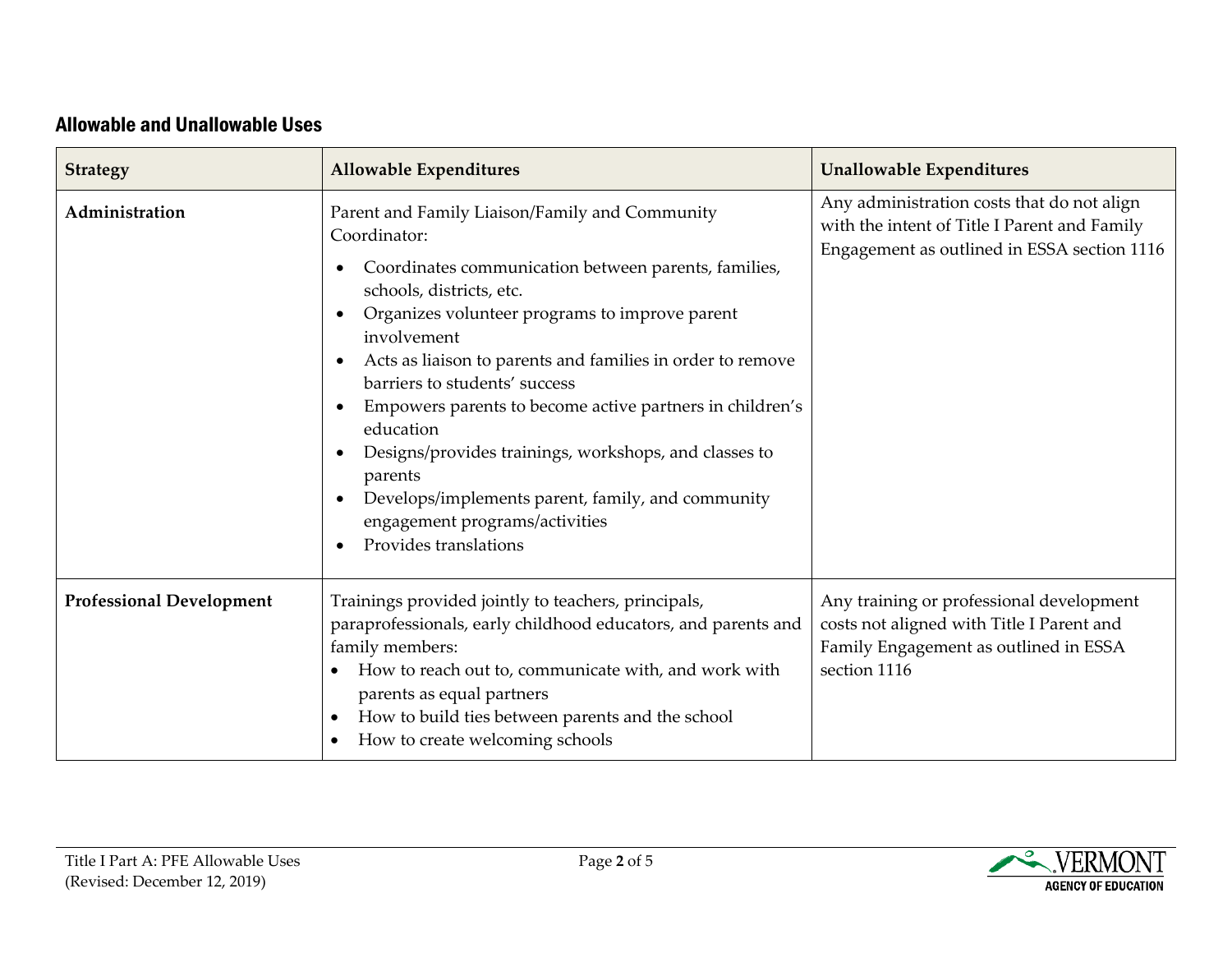| <b>Strategy</b>                      | <b>Allowable Expenditures</b>                                                                                                                                                                                                                                                                                                                                                                                                                                                                                                                                                                                                                                                                                                                              | <b>Unallowable Expenditures</b>                                                                                                                                                                                                             |
|--------------------------------------|------------------------------------------------------------------------------------------------------------------------------------------------------------------------------------------------------------------------------------------------------------------------------------------------------------------------------------------------------------------------------------------------------------------------------------------------------------------------------------------------------------------------------------------------------------------------------------------------------------------------------------------------------------------------------------------------------------------------------------------------------------|---------------------------------------------------------------------------------------------------------------------------------------------------------------------------------------------------------------------------------------------|
| <b>Policy Development</b>            | Mailings/Invitations/Newsletters<br>$\bullet$<br>Surveys<br>$\bullet$<br>Light refreshments (pizza, salad, pastries, coffee) for<br>$\bullet$<br>parents and family members<br>Transportation and childcare costs to enable parents to<br>$\bullet$<br>participate in policy-related meetings<br>Staff stipends to plan/participate in policy-related<br>$\bullet$<br>meetings outside contract hours<br>Outside contractors/guest speakers<br>$\bullet$<br><b>Translation services</b><br>$\bullet$                                                                                                                                                                                                                                                       | Stipends for parents or family members<br>$\bullet$<br>Food/refreshments for staff<br>Promotional items, door prizes, gift cards<br>Gas cards<br>Alcoholic beverages                                                                        |
| <b>Parent Outreach and Education</b> | Costs associated with meaningful, two-way<br>$\bullet$<br>communication regarding children's achievement,<br>including:<br>o Providing meetings at a variety of times for parents<br>unable to attend during the regular school day<br>o Home visits for parents unable to attend<br>meetings/events<br>Materials and trainings that:<br>$\bullet$<br>o Enable parents to work with their children to improve<br>academic achievement<br>o Provide assistance in understanding the State's<br>academic standards, assessments, how to monitor their<br>child's progress and work with educators to improve<br>achievement<br>Academic program night/activity materials<br>Instructional kits, workbooks, reading materials, math and<br>literacy materials | Stipends for parents or family members<br>Food/refreshments for staff<br>Alcoholic beverages<br>Materials for core instruction<br>Promotional items, door prizes, gift cards<br>Gas cards<br>Alcoholic beverages<br>Fund-raising activities |

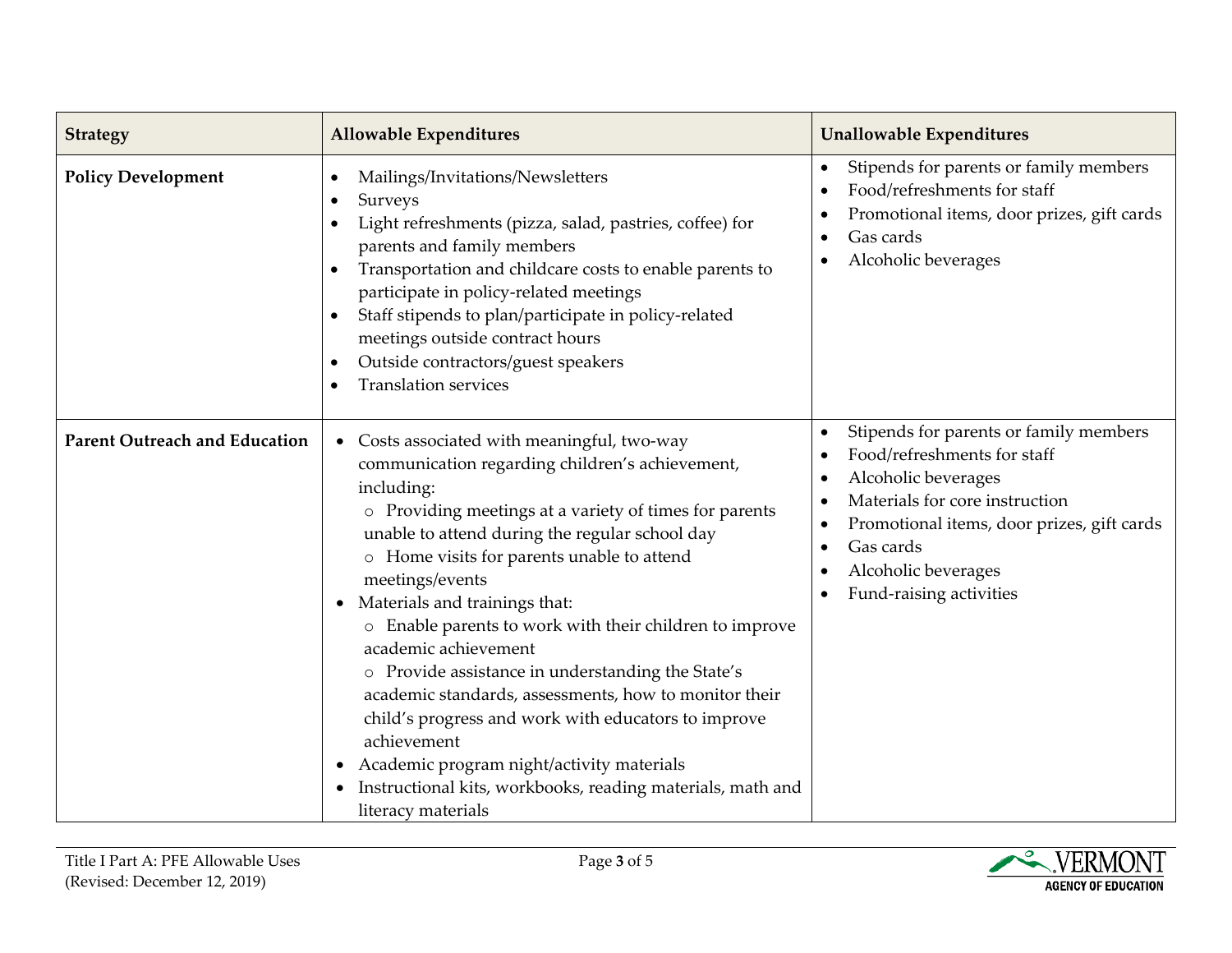| <b>Strategy</b>                      | <b>Allowable Expenditures</b>                                                                                                                                                                                                                                                                                                                                                                                                                                                                                                                                                                                                                                                       | <b>Unallowable Expenditures</b> |
|--------------------------------------|-------------------------------------------------------------------------------------------------------------------------------------------------------------------------------------------------------------------------------------------------------------------------------------------------------------------------------------------------------------------------------------------------------------------------------------------------------------------------------------------------------------------------------------------------------------------------------------------------------------------------------------------------------------------------------------|---------------------------------|
| <b>Parent Outreach and Education</b> | Evidence-based classes, workshops, trainings, and<br>programs for parents and family members<br>o Outside contractors/consultants<br>o Registration fees for parents attending local and in-<br>state workshops and conferences<br>• Transportation and childcare costs to enable parents to<br>participate in school-related meetings and training<br>sessions<br>• Light refreshments (pizza, salad, pastries, coffee) for<br>parents and family members<br>Newsletters/Mailings/Invitations<br><b>Translation services</b><br>Parent Resource Center<br>• Kindergarten readiness program<br>• Staff stipends to plan/participate in Title I activities<br>outside contract hours |                                 |

#### Contact Information:

If you have questions about this document or would like additional information, please contact:

Jessie Murray, Title I Director, Consolidated Federal Programs, at jessie.murray@vermont.gov or 802-828-1447